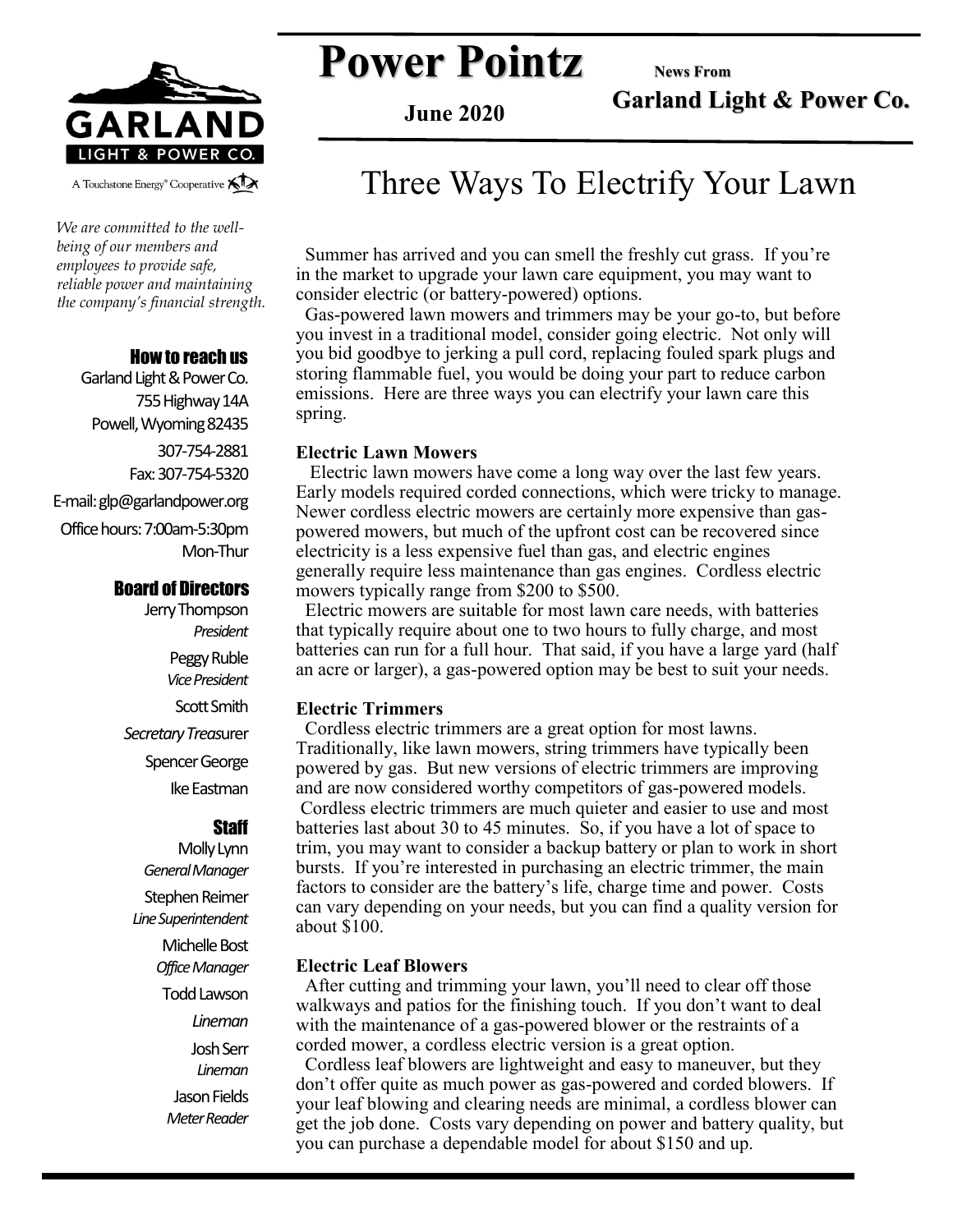# Rebates!

### Appliance Rebates

#### **You can receive rebates for:**

 -Refrigerators or Freezers–\$30 -Front Load Washers-\$40 -Top Load Washers-\$30 -Electric Clothes Dryers-\$30 -Dishwashers-\$20



### Outdoor Equipment Rebates

### **You can receive rebates for:**

 **-**Lawn Mowers-Up to \$100 -Trimmers-Up to \$50 -Chainsaws-Up to \$50 -Pruners-Up to \$50 -Leaf Blowers-Up to \$50 -Snow Blowers-Up to \$100



*Must have purchased in the past 120 days*

# Don't Shoot



 Safety and power reliability are top priorities at Garland Light & Power. Each year, many power providers experience outages caused by people, either intentionally or inadvertently, shooting at important power equipment such as power poles, line insulators, transformers and distribution lines. Even worse than the outages, is the potential for bodily injury caused by shooting at live electrical equipment. Not only could the shooting result in injury or even death, it also presents a risk to line crews who must repair the damages and to member-owners who rely on the delivery of safe power for health care needs.

 Shooting at power equipment is also vandalism and could result in fines and or jail sentences.

 If you are hunting or target shooting, we ask that you please take caution not to shoot at any utility facilities. Further, if you notice this type of vandalism on cooperative lines, please contact our office.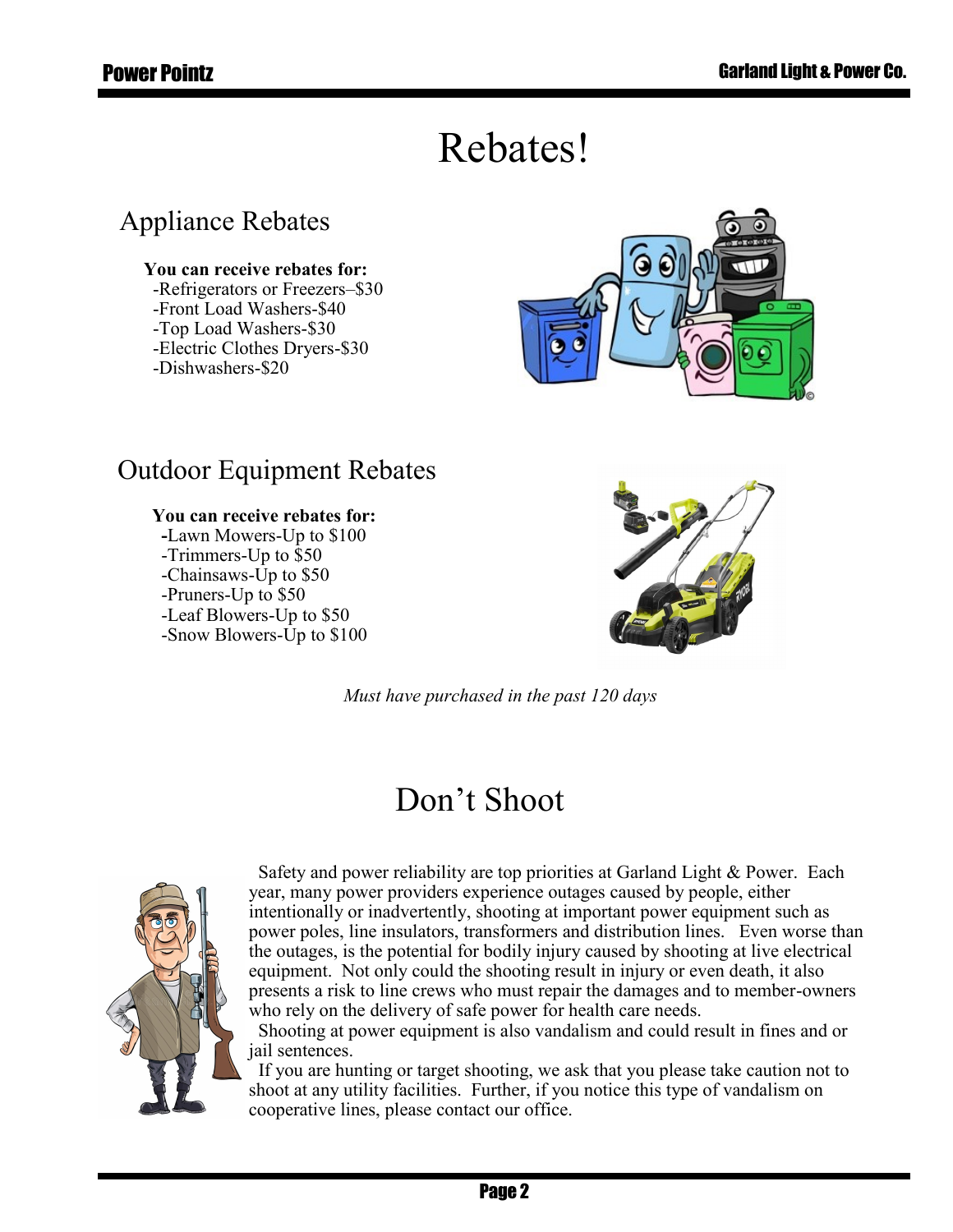### Message from Molly

As I write this, we are starting to see the light at the end of the tunnel as businesses in our communities begin to open after being closed due to the threat of COVID-19. Over the last couple of months schools were closed, businesses had to shut their doors or operate under new guidelines, and meetings and travel were postponed or canceled. This Spring certainly started out much different than we all anticipated.

Our office was no different. In following federal and state public health guidance, we closed the lobby, staggered our work schedules, separated staff, and postponed new construction projects. These decisions were all made while keeping the health and well-being of our staff and members in mind. We understand the need to keep precautions in place, but our lobby is now open with strict sanitizing standards and our linemen are busy getting those new services up and running.

Many of our friends and neighbors have also been laid off due to the drop in oil prices which has added another level of stress to this area. We recognize the important role these workers have in our communities and we hope they are able to use available resources until they can work again. The encouraging stories we hear about and see in the local newspapers remind us that people care about their neighbors and will do what they can to support each other during difficult times.

As always, the staff of GLP is committed to providing you with safe, reliable power and great customer service 24 hours a day, 7 days a week. We appreciate your patience and understanding as we navigate these challenging times and find our "new normal" together. Take care!



# Summer Hours

Garland Light & Power is changing to a 4/10 work week from April 27 to Oct 5

Hours of operation will be: 7:00 a.m. to 5:30 p.m. Monday through Thursday Closed on Fridays

Standby crews will be available from Friday through Sunday for outage situations by calling:

# 754-2881